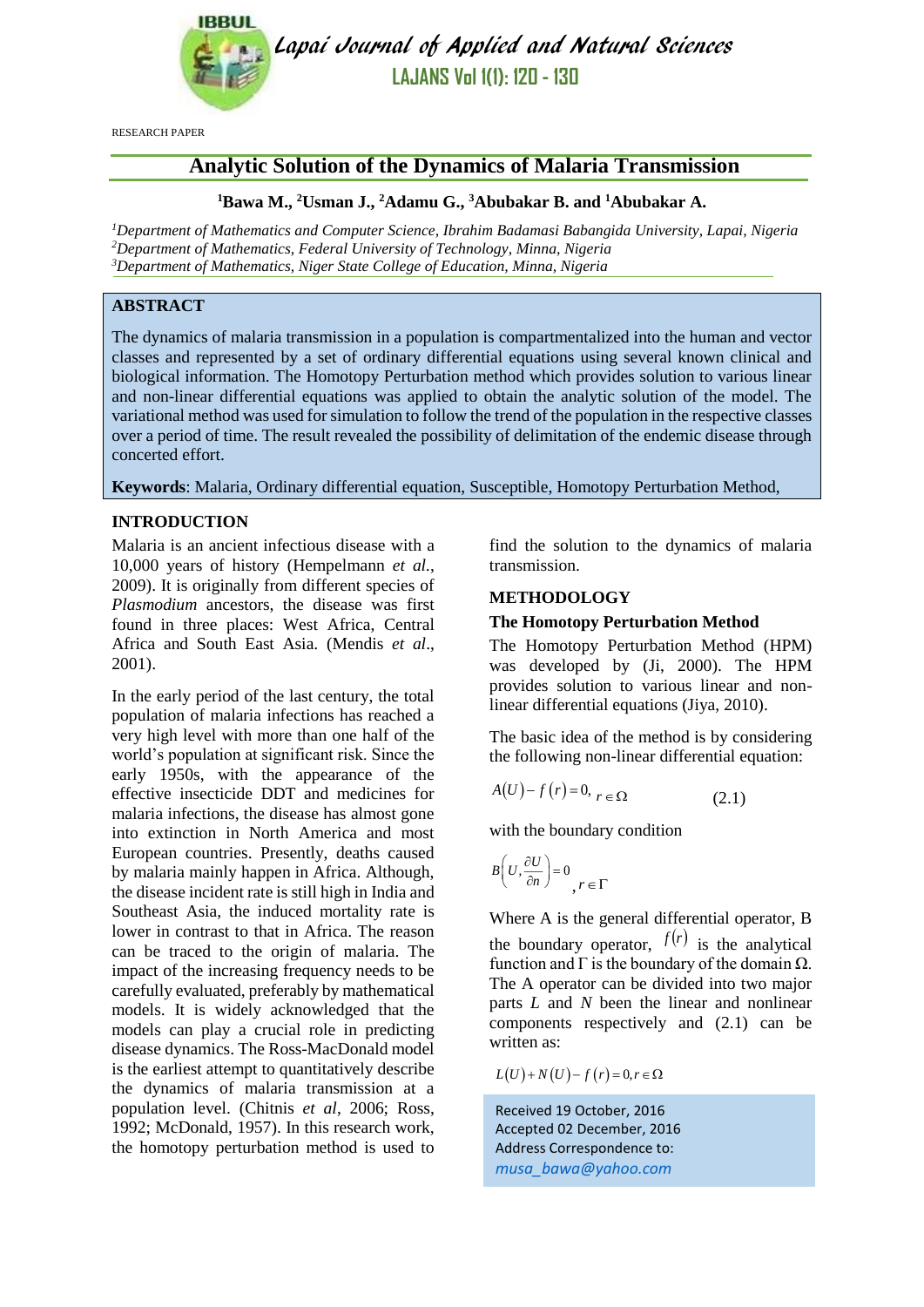The HPM is composed as follows:  

$$
H(V,h) = (1-h)\left[L(V) - L(U_0)\right] + h\left[A(V) - f(r)\right] = 0
$$

Where  $V(r, P): \Omega \in [0,1] \to R$  is an embedded parameter and  $U_0$  is the approximation that satisfies the boundary condition. The solution can then be assumed as power series in *h* as follows:

$$
V = V_0 + hV_1 + h^2V_2 + \dots
$$

With approximation best obtained when:

$$
U = \lim_{h \to 1} \frac{1}{h} v_0 + h v_1 + h^2 v_2 + \dots
$$

the rate of convergence majorly depends on the nonlinear operator A (V).

#### **Solution of the Model Using HPM.**

Consider the system of the equations

$$
\frac{dS_h}{dt} - \wedge_h p - (rR_h + (\theta - \phi)v_h - \mu_h - \beta I_v)s_h = 0 \qquad (1)
$$

$$
\frac{dI_h}{dt} - \beta s_h I_v + (\mu_h + \mu_0 + \delta) I_h = 0
$$
 (2)

$$
\frac{dR_h}{dt}\delta I_h - (\mu_h - rS_h)R_h = 0 \tag{3}
$$

$$
\frac{dV_h}{dt} - \wedge_h (1-p) - (\phi - \theta) s_h v_h = 0 \tag{4}
$$

$$
\frac{dS_v}{dt} - \wedge_v + (\mu_v + eI_h)s_v = 0 \tag{5}
$$

$$
\frac{dI_v}{dt} - eS_v I_h + \mu_v I_v = 0 \tag{6}
$$

With initial condition

$$
S_h(0) = S_h 0, I_h(0) = I_h 0, R_h(0) = R_h 0,
$$
  
\n
$$
S_V(0) = S_v 0, I_V(0) = I_v 0
$$

Where:

 $S_h$  = Susceptible human  $I_h$  = Infected human

$$
R_h = \text{Recovered human}
$$

- $S_V =$  Susceptible vector
- $I_V$  = Infected vector
- $V_h$  = Therapy class
- $\lambda_{\nu}$  = Birth rate for the vector population
- $\wedge_h$ = Birth rate for the human population
- $\beta$  = Transmission rate from S<sub>h</sub> to I<sub>V</sub>
- $\delta$  = Transmission rate from I<sub>h</sub> to R<sub>h</sub>
- $e$  = Transmission rate from  $S_V$  to  $I_V$
- $\theta$  = Transmission rate from V<sub>V</sub> to S<sub>h</sub>
- $\phi$  = Transmission rate from S<sub>h</sub> to V<sub>h</sub>

 $\mu_0$  = Natural death rate from infection in humans

 $\mu_h$  = Death resulting from infection in human

 $\mu_V$  = Natural death resulting from vector population

 $r =$  Rate of flow from  $R_h$  to  $S_h$ 

 $P =$  Recruitment term.

Applying HPM to (1) we have

$$
(1-h)\frac{ds_h}{dt} + h\left[\frac{ds_h}{dt} - \wedge_h p - (rR_h + (\theta - \phi)v_h - \mu_h - \beta I_v)s_h\right] = 0
$$
\n(8)

Let

$$
s_h = c_0 + hc_1 + h^2 c_2 + \dots
$$
 (9)

$$
I_h = e_0 + he_1 + h^2 e_2 + ...
$$
  
\n
$$
P = w_1 + hv_1 + h^2 w_2 + ...
$$
 (10)

$$
K_h = W_0 + hw_1 + h^-W_2 + \dots \tag{11}
$$

$$
V_h = k_0 + hk_1 + h^2 k_2 + \dots \tag{12}
$$

$$
S_V = x_0 + hx_1 + h^2 x_2 + \dots \tag{13}
$$

$$
I_{\nu} = y_0 + hy_1 + h^2 y_2 + \dots \tag{14}
$$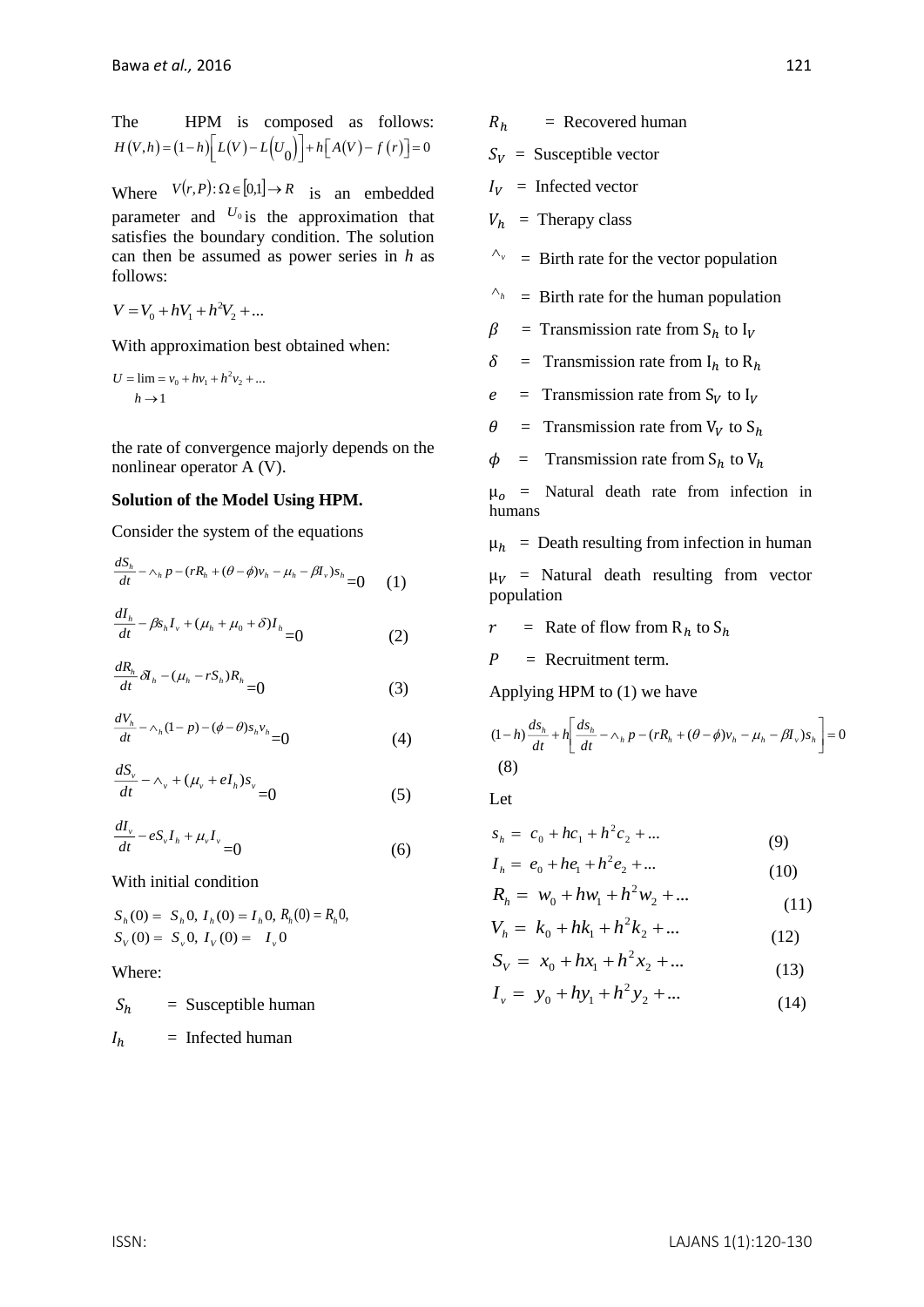(17)

(18)

(19)

Put equations  $(10)$  to  $(14)$  in  $(8)$ 

$$
(1-h)(c'_{0}+hc'_{1}+h^{2}c'_{2}+...) + h\left[\frac{(c'_{0}+hc'_{1}+h^{2}c'_{2}+...) - \wedge_{h} p - (r(w_{0}+hw_{1}+h^{2}w_{2}+...) + (1-h)(c'_{0}+hc'_{1}+h^{2}c'_{2}+...) - \mu_{h} - \beta(y_{0}+hy_{1}+h^{2}y_{2}+...) \right] = 0
$$
  
(15)

Simplifying (15) and collecting the coefficient of powers of h, we have

$$
h^{0} : c'_{0} = 0
$$
  
\n
$$
h' : c'_{1} - \wedge_{h} pr w_{0} + (\theta - \phi)k_{0} - \mu_{h} - \beta y_{0}c_{0}
$$
  
\n
$$
h' : -\beta y_{1}c_{2} - \beta y_{2}c_{1}
$$
  
\n
$$
h^{5} : -\beta y_{2}c_{2}
$$
\n
$$
h^{6} : -\beta y_{1}c_{2}
$$
\n
$$
h^{7} : -\beta y_{2}c_{2}
$$
\n
$$
(21)
$$

Applying HPM to (2) we have

$$
(1-h)\frac{dI_h}{dt} + h \left[ \frac{dI_h}{dt} - \beta s_h I_v + (\mu_h + \mu_0 + \delta) I_h \right] = 0
$$
\n(22)

Substitute equations  $(9)$ ,  $(10)$  and  $(14)$  in to  $(22)$ 

 $h^2$  :  $c'_2 - \wedge_h p w_1 + (\theta - \phi) k_1 - \beta y_0 c_1 - \beta y_1 c_0$ 

 $h^3$  :  $-\wedge_h pw_2 + (\theta - \phi)k_2 - \beta y_0 c_2 - \beta y_1 c_1 - \beta y_2 c_2$ 

$$
(1-h)(e'_0 + he'_1 + h^2e'_2 + ... ) + h\left[ \frac{(e'_0 + he'_1 + h^2e'_2 + ... ) - \beta}{(c_0 + he_1 + h^2c_2 + ...)(y_0 + hy_1 + h^2y_2 + ... ) + (\mu_h + \mu_0 + \delta)} \right] = 0
$$
\n(23)

Simplifying equation (23) and collecting the coefficients of powers of h we have

$$
h^{0} : e'_{0} = 0
$$
\n
$$
h^{1} : e'_{1} - \beta c_{0} y_{0} + (\mu_{h} + \mu_{0} + \delta) e_{0}
$$
\n
$$
h^{2} : e'_{2} - \beta c_{0} y_{1} - \beta c_{1} y_{0} + (\mu_{h} + \mu_{0} + \delta) e_{1}
$$
\n(26)\n
$$
h^{3} : -\beta c_{0} y_{2} - \beta c_{1} y_{1} - \beta c_{2} y_{0} + (\mu_{h} + \mu_{0} + \delta) e_{2}
$$
\n(27)

$$
h^4 := \beta c_0 y_2 - \beta c_2 y_1 \tag{28}
$$

$$
h^5 : -\beta c_2 y_2 \tag{29}
$$

Applying HPM to equation (3) we have

$$
(1-h)\frac{dR_h}{dt} + h\left[\frac{dR_h}{dt} - (\delta I_h - \mu_h - rs_h)R_h\right] = 0
$$
\n(30)

Substitute equations  $(9)$ ,  $(10)$  and  $(11)$  in  $(30)$ 

$$
(1-h)(w'_0 + hw'_1 + h^2w'_2 + ...) + h\left[\frac{(w'_0 + hw'_1 + h^2w'_2 + ...) - (\delta(e_0 + he_1 + h^2e_2 + ...) - \mu_h -) - \mu_h - \delta(e_0 + he_1 + h^2e_2 + ...) - \mu_h - \delta(e_0 + he_1 + h^2e_2 + ...)}{r(c_0 + hc_1 + h^2c_2 + ...) - (\mu_h + h^2w'_2 + ...)}\right]
$$
\n
$$
(31)
$$

Simplifying equation (31) and collecting the coefficients of powers of h, we have,

$$
h^{4} : -\delta e_{1}w_{2} - \delta e_{2}w_{1} - rc_{1}w_{2} - rc_{2}w_{1}
$$
 (36)

$$
h^5 : -r c_2 w_2 \tag{37}
$$

Applying HPM to equation (4) we have

$$
(1-h)\frac{dv_h}{dt} + h\left[\frac{dv_h}{dt} - \wedge_h(1-p) - (\theta - \phi)s_h v_h\right] = 0
$$
\n(38)

Substituting equations (9) and (12) in to (38)

 $h^0$  :  $w'_0$  = 0 (32)

$$
h^{1}: w'_{1} - \hat{\alpha}_{0}w_{0} - \mu_{h}w_{0} - rc_{0}w_{0}
$$
\n
$$
h^{2}: w'_{2} - \hat{\alpha}_{0}w_{1} - \hat{\alpha}_{1}w_{0} - \mu_{h}w_{1} - rc_{0}w_{1}
$$
\n(34)\n
$$
h^{3} := \hat{\alpha}_{0}w_{2} - \hat{\alpha}_{1}w_{1} - \hat{\alpha}_{2}w_{0} - \mu_{h}w_{2} - rc_{0}w_{2} - rc_{1}w_{1} - rc_{2}w_{0}
$$
\n(35)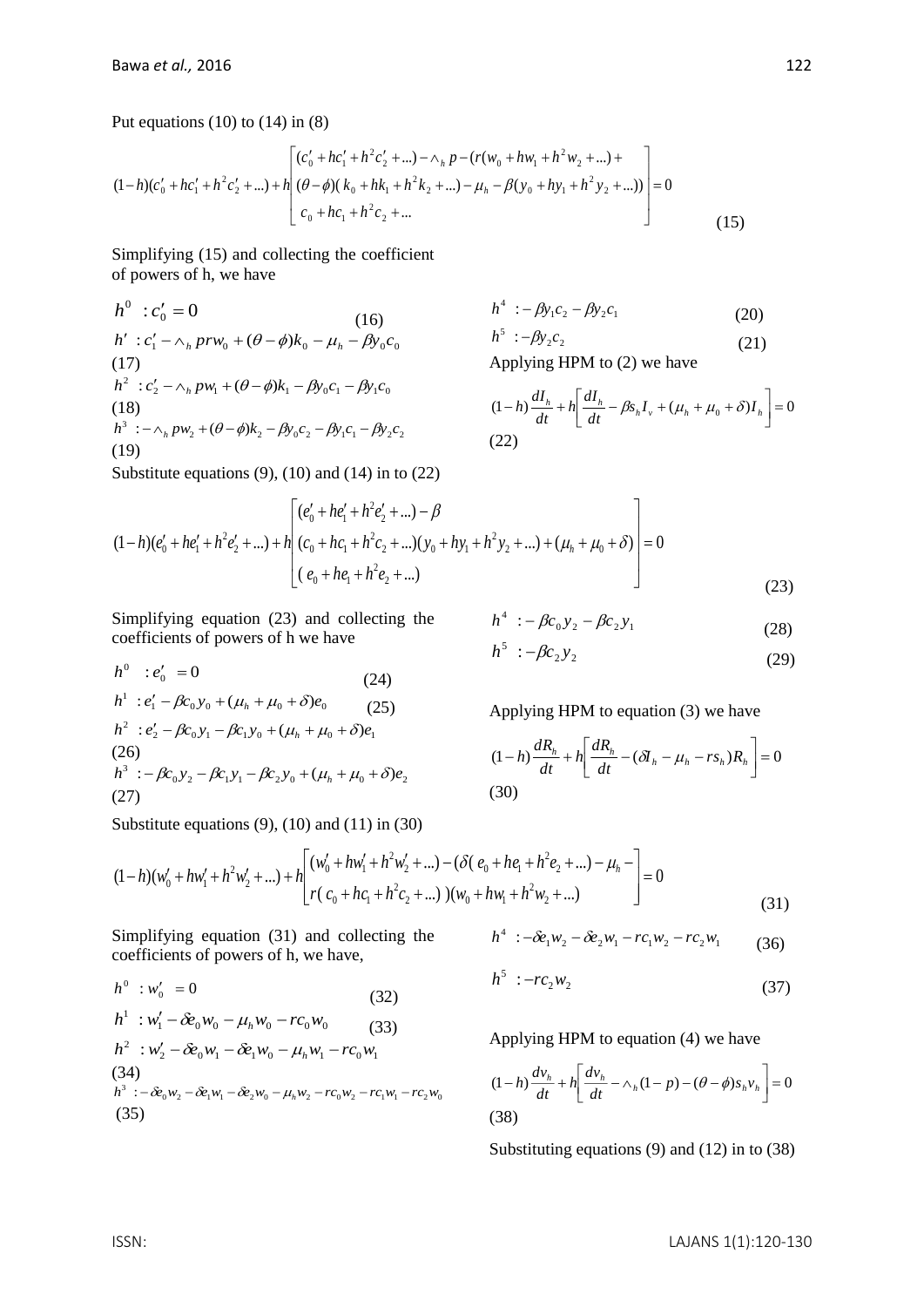$$
(1-h)(k'_{0}+hk'_{1}+h^{2}k'_{2}+...) + h \left[ \frac{(k'_{0}+hk'_{1}+h^{2}k'_{2}+...) - \wedge_{h}(1-p) - (h^{2}+h^{2}+)h^{2}k'_{2}+...) - \wedge h(1-p) - (h^{2}+h^{2}+h^{2}+)h^{2}k'_{2}+...}{(\theta-\phi)(c_{0}+hc_{1}+h^{2}c_{2}+...)k'_{0}+hk_{1}+h^{2}k'_{2}+...)} \right] = 0
$$
\n(39)

Simplifying equation (39) and collecting the coefficients of powers of h, we have

$$
h^{0}: k'_{0} = 0
$$
\n
$$
h^{1}: k'_{1} - \wedge_{h} (1-p) - (\theta - \phi)c_{0}k_{0}
$$
\n
$$
h^{2}: k'_{2} - (\theta - \phi)c_{0}k_{1} - (\theta - \phi)c_{1}k_{0}
$$
\n
$$
h^{3}: -(\theta - \phi)c_{0}k_{2} - (\theta - \phi)c_{1}k_{1} - (\theta - \phi)c_{2}k_{0}
$$
\n
$$
h^{3}
$$
\n
$$
+ (\theta - \phi)c_{0}k_{2} - (\theta - \phi)c_{1}k_{1} - (\theta - \phi)c_{2}k_{0}
$$
\n
$$
+ (\theta - \phi)c_{0}k_{2} - (\theta - \phi)c_{1}k_{1} - (\theta - \phi)c_{2}k_{0}
$$
\n
$$
+ (\theta - \phi)c_{0}k_{2} - (\theta - \phi)c_{1}k_{1} - (\theta - \phi)c_{2}k_{0}
$$

$$
h^4 : -(\theta - \phi)c_1k_2 - (\theta - \phi)c_2k_1 \tag{44}
$$

$$
h^5:-(\theta-\phi)c_2k_2\tag{45}
$$

Applying HPM to equation (5)

$$
(1-h)\frac{ds_v}{dt} + h\left[\frac{ds_v}{dt} - \wedge_v(\mu_v + eI_h)s_v\right] = 0
$$
\n(46)

Substituting equation (10) and (13) in to (46)

$$
(1-h)(x'_{0}+hx'_{0}+h^{2}x'_{1}+...) + h\left[\frac{(x'_{1}+hx'_{1}+h^{2}x'_{2}+...) - \wedge_{\nu}(\mu_{\nu} + \mu^{2}x'_{2}+...) (x_{0}+hx_{1}+h^{2}x_{2}+...)}{e(e_{0}+he_{1}+h^{2}e_{2}+...))(x_{0}+hx_{1}+h^{2}x_{2}+...) \right] = 0
$$
\n(47)

Simplifying equation (47) and collecting the coefficients of powers of h we have

$$
h^{0}: x'_{0} = 0
$$
\n
$$
(48)
$$
\n
$$
h^{1}: x'_{1} - \wedge_{\nu} \mu_{\nu} x_{0} - e c_{0} x_{0} = 0
$$
\n
$$
h^{2}: x'_{2} - \wedge_{\nu} \mu_{\nu} x_{1} - e c_{0} x_{1} - e x_{0} e_{1} = 0
$$
\n
$$
h^{3}: -\wedge_{\nu} \mu_{\nu} x_{2} - e c_{0} x_{2} - e x_{1} e_{1} - e x_{0} e_{2} = 0
$$
\n
$$
(51)
$$
\n
$$
(51)
$$

$$
h4 : -ex2e1 - ex1e2 = 0
$$
 (52)  

$$
h5 : -ex2e2 = 0
$$
 (53)

Applying HPM to equation (6)

$$
(1-h)\frac{dI_{\nu}}{dt} + h \left[ \frac{dI_{\nu}}{dt} - es_{\nu}I_{h} + \mu_{\nu}I_{\nu} \right] = 0
$$
\n(54)

Substitute equations (10), (13) and (14) in to (54)

$$
(1-h)(y'_{0} + hy'_{1} + h^{2}y'_{2} + ...) + h\left[e(y'_{0} + hy'_{1} + h^{2}y'_{2} + ...) - e(x_{0} + hk_{1} + h^{2}x_{2} + ...)(e_{0} + he_{1} + h^{2}e_{2} + ...) + \frac{1}{2}e(x_{0} + hy'_{1} + h^{2}y'_{2} + ...)
$$
\n
$$
(55)
$$

(56)

(57)

(58)

(59)

(60)

(61)

Simplifying equation (55) and collecting the coefficients of the powers of h we have

Integrating we have  $\int e'_{0} = \int 0$ 

$$
e_0 = 10
$$
\n
$$
e_0 = A
$$
\n(63)\n(64)

Applying initial condition

$$
e_0(0) = I_h^0 = e_0 \tag{65}
$$

$$
A = \frac{I_h^0}{I}
$$
 (66)

$$
Thus, e_0 = I_h^0 \tag{67}
$$

From equation (16)

$$
c_0' = 0 \tag{68}
$$

From equation 
$$
(24)
$$

 $h^5$  :  $x_2e_1 + x_2e_2 = 0$ 

 $h^0$  :  $y'_0$  = 0

 $h^4$  :  $x_1e_2 = 0$ 

 $h^1$  :  $y'_1 + ex_0e_0 + \mu_y y_0 = 0$ 

 $h^3$  :  $e_2x_0 + e_1x_1 + e_0x_2 = 0$ 

 $h^2$  :  $y'_2 + x_0 e_1 + x_1 e_0 + \mu_v y_1 = 0$ 

$$
e_0' = 0\tag{62}
$$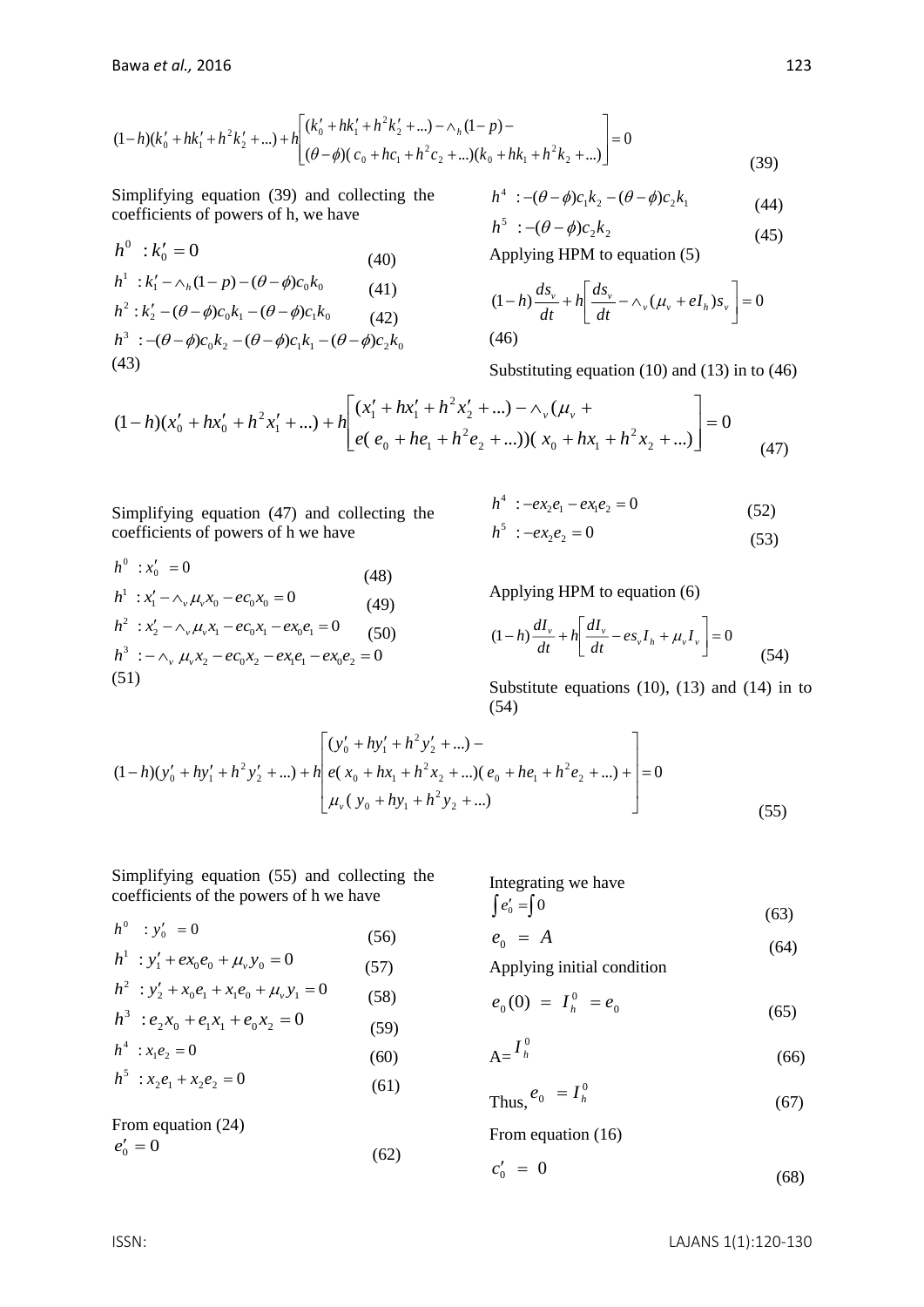Integrating we have

$$
\int_{C_0}^{C_0} = \int_{C_0}^{C_0} = B \tag{69}
$$

(70)

(77)

(83)

Applying initial condition

$$
c_0(0) = s_h^0 = c_0
$$
 (71)

 $B = \frac{S_h}{B}$  (72) Thus  $c_0 = s_h^0$  $c_0 = s_h$  (73)

From equation (32)  
\n
$$
w'_0 = 0
$$
\n(74)

Integrating we have (75)

$$
\int w'_0 = \int 0 \tag{76}
$$

$$
w_0 = C \tag{77}
$$

Applying initial condition

$$
w_0(0) = R_h^0 = w_0 \tag{78}
$$

$$
C = \frac{R_h^0}{\sqrt{3}} \tag{79}
$$

 $\text{Thus } W_0 = R_h^0$  (80) From equation (40)

$$
k'_0 = 0 \tag{81}
$$

Integrating we have

$$
\int k'_0 = \int 0
$$
\n
$$
k_0 = D
$$
\n(81)\n(82)

Applying initial condition 0 0  $k_0(0) = v_h^0 = k$ 

$$
D = \frac{v_h^0}{}
$$
 (84)

Thus,  $k_0 = v_h^0$  $k_0 = v_h^0$  (85) From equation (48)

 $x'_0$  = 0 (86) Integrating we have  $\int x'_0$  =  $\int$  0

$$
x_0 = E \tag{87}
$$

Applying initial condition

0 0  $x_0(0) = s_v^0 = x$ (89)

$$
E = \frac{s_v^0}{2}
$$
 (90)

Thus,  $x_0 = s_v^0$  $x_{0} = s_{v}$  (91) From equation (56)  $y'_0 = 0$ (92)

Integrating we have  $\int y'_0$  =  $\int$  0 (93)  $y_0 = F$  (94) Applying initial condition  $\mathbf{0}$ 0  $y_0(0) = I_y^0 = y$  (95)  $F=^{\frac{I^0}{\nu}}$  $I_{\nu}$  (96) Thus  $y_0 = I_v^0$  $y_0 = I_y$  (97) Similarly From equation (17)  $c'_1 = \wedge_h pr w_0 - (\theta - \phi)k_0 + \mu_h + \beta y_0 c_0$  (98) Integrating we have  $\int c'_1 = \int (\wedge_h pr w_0 - (\theta - \phi)k_0 + \mu_h + \beta y_0 c_0)$  $(99)$  $\int c'_1 = \int (\wedge_h pr w_0 - (\theta - \phi)k_0 + \mu_h + \beta y_0 c_0) dt$ (100)  $c_1 = (\wedge_h pr w_0 - (\theta - \phi)k_0 + \mu_h + \beta y_0 c_0)t + G$ (101) where G is constant. Applying the initial condition  $c_1(0) = 0$  $c_1 = (\wedge_h pr w_0 - (\theta - \phi)k_0 + \mu_h + \beta y_0 c_0)t$ (102) Consequently  $c_1 = (\wedge_h pr(R_h^0) - (\theta - \phi)v_h^0 + \mu_h + \beta I_v^0 s_h^0)t$  $(103)$ From equation (25)  $e'_1 = \beta c_0 y_0 - \mu_h + \mu_0 + \delta$  (104) Integrating we have  $\int d\mathbf{e}_1 = \int (\beta c_0 y_0 - \mu_h + \mu_0 + \delta) dt$  (105)  $e_1 = (\beta c_0 y_0 - (\mu_h + \mu_0 + \delta) e_0)t + H$  (106) Where H is constant Applying the initial condition  $e_1(0) = 0$ (107)

$$
e_1 = (\beta c_0 y_0 - (\mu_h + \mu_0 + \delta) e_0)t
$$
\n(108)

Consequently  
\n
$$
e_1 = (\beta(s_h^0)(I_h^0) - (\mu_h + \mu_0 + \delta)e_0)t
$$
\nFrom equation (33) (109)

From equation (33)  
\n
$$
w'_1 = \delta e_0 w_0 + \mu_h w_0 + r c_0 w_0
$$
\n
$$
\text{Integrating gives } (110)
$$

$$
w_1 = (\delta e_0 w_0 + \mu_h w_0 + r c_0 w_0)t + I
$$
 (111)

Applying initial condition

 $w_1 = (\delta e_0 w_0 + \mu_h w_0 + r c_0 w_0) t$ (112)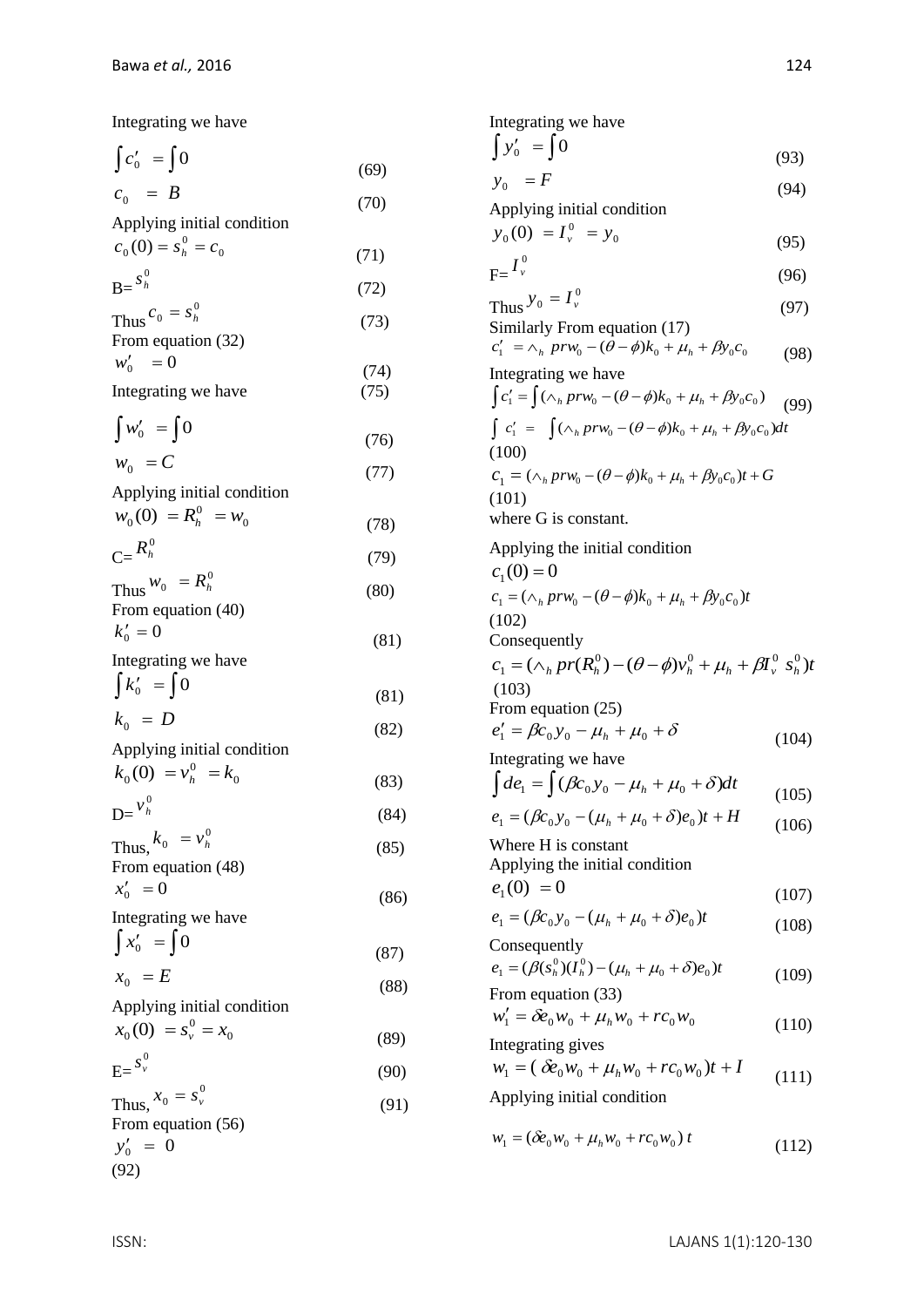| Hence                                                                                                                                                                                                                                                                                                                |       | $x_1 = (\wedge_v \mu_v x_0 + e c_0 x_0)t$                                                 | (121) |
|----------------------------------------------------------------------------------------------------------------------------------------------------------------------------------------------------------------------------------------------------------------------------------------------------------------------|-------|-------------------------------------------------------------------------------------------|-------|
| $W_1 = (\partial \Gamma_h^0 R_h^0 + \mu_k R_h^0 + r s_h^0 R_h^0) t$                                                                                                                                                                                                                                                  | (113) | Consequently                                                                              |       |
| Integrating equation (41) gives                                                                                                                                                                                                                                                                                      |       | $x_1 = (\wedge_v \mu_v(s_v^0) + \varepsilon s_v^0 s_v^0)t$                                |       |
| $k'_1 = \wedge_{k} (1-p) + (\theta - \phi) c_0 k_0$                                                                                                                                                                                                                                                                  |       | From equation (57)                                                                        | (122) |
| $k_1 = (\wedge_h (1-p) + (\theta - \phi)c_0 k_0)t + J$                                                                                                                                                                                                                                                               | (114) | $y'_1 = -e x_0 e_0 - \mu_v y_0 = 0$                                                       | (123) |
| Applying initial condition                                                                                                                                                                                                                                                                                           |       | And                                                                                       |       |
| $k_1(0) = 0$                                                                                                                                                                                                                                                                                                         | (115) | $y_1 = (-e x_0 e_0 - \mu_v y_0)t + L$                                                     | (124) |
| $k_1 = (\wedge_h (1-p) + (\theta - \phi)c_0 k_0)t$                                                                                                                                                                                                                                                                   | (116) | Applying initial condition                                                                |       |
| Consequently                                                                                                                                                                                                                                                                                                         |       | $y_1(0) = 0$                                                                              | (125) |
| $k_1 = (\wedge_h(1-p) + (\theta - \phi)s_h^0v_h^0)t$                                                                                                                                                                                                                                                                 | (117) | $y_1 = (-ex_0e_0 - \mu_v y_0)t$                                                           |       |
| From equation (49)                                                                                                                                                                                                                                                                                                   |       | And so                                                                                    | (126) |
| $x'_1 = \wedge_v \mu_v X_0 + e c_0 X_0$                                                                                                                                                                                                                                                                              | (118) | $y_1 = (-eS_v^0 I_h^0 - \mu_u I_v^0)t$                                                    |       |
| Integrating gives                                                                                                                                                                                                                                                                                                    |       | Similarly,                                                                                | (127) |
| $x_1 = (\wedge_v \mu_v x_0 + ec_0 x_0)t + K$                                                                                                                                                                                                                                                                         | (119) | From equation (18)                                                                        |       |
| Applying initial condition                                                                                                                                                                                                                                                                                           |       | $c'_{2} = \wedge_{h} pw_{1} - (\theta - \phi)k_{1} + \beta y_{0}c_{1} + \beta y_{1}c_{0}$ |       |
| $x_1(0) = 0$                                                                                                                                                                                                                                                                                                         | (120) | (128)                                                                                     |       |
|                                                                                                                                                                                                                                                                                                                      |       | Therefore                                                                                 |       |
|                                                                                                                                                                                                                                                                                                                      |       |                                                                                           |       |
| $c'_2 = \begin{vmatrix} \wedge_h p(\partial h_h^0 R_h^0 + \mu_h R_h^0 + r s_h^0 R_h^0) - (\theta - \phi)(\wedge_h (1 - p) + (\theta - \phi)s_h^0 v_h^0 + \beta I_v^0 (\wedge_h pr R_h^0)) \\ - (\theta - \phi)v_h^0 + \mu_h + \beta (I_v^0 s_h^0 + \beta (-\epsilon s_v^0 I_h^0 - \mu_V I_v^0 s_h^0)) \end{vmatrix}$ |       |                                                                                           | (120) |

Integrating and applying the initial condition to (129)

 $[-(\theta - \phi)v_h^0 + \mu_h + \beta(I_v^0 s_h^0 + \beta(-es_v^0 I_h^0 -$ 

$$
c_2 = \begin{bmatrix} \wedge_h p(\delta I_h^0 (R_h^0 + \mu_h R_h^0 + r s_h^0 R_h^0 - (\theta - \phi) (\wedge_h (1 - p) + (\theta - \phi) s_h^0 v_h^0 + \beta I_v^0 (\wedge_h p r R_h^0)) \\ -(\theta - \phi) v_h^0 + \mu_h + \beta I_v^0 s_h^0) + \beta (-e s_v^0 I_h^0 - \mu_V I_v^0 s_h^0) \end{bmatrix} \frac{1}{2}
$$
(130)

From equation (9)

$$
s_h(t) = c_0 + hc_1 + h^2 c_2 \tag{131}
$$

Taking the Lim  $h \rightarrow 1$ , gives

$$
s_h(t) = c_0 + c_1 + c_2 \tag{132}
$$

Substitute equations of  $c_0$ ,  $c_1$  and  $c_2$  in to (132)

$$
s_h(t) = s_h^0 + (\wedge_h prR_h^0 - (\theta - \phi)v_h^0 + \mu_h + \beta I_v^0 s_h^0)t +
$$
  
\n
$$
\begin{bmatrix}\n\wedge_h p(\delta A_h^0 R_h^0 + \mu_h R_h^0 + rs_h^0 R_h^0) \\
-(\theta - \phi)(\wedge_h (1 - p) + (\theta - \phi)s_h^0 v_h^0 + )\n\vdots \\
\beta I_v^0(\wedge_h prR_h^0) \\
-(\theta - \phi)v_h^0 + \mu_h + \beta I_v^0 s_h^0) + \\
\beta(-es_v^0 I_h^0 - \mu_V I_v^0 s_h^0)\n\end{bmatrix} \frac{t^2}{2}
$$

J

(129)

From equation (26)

$$
e_2' = \beta c_0 y_1 + \beta c_1 y_0 - (\mu_h + \mu_0 + \delta) e_1
$$
 (134)

Hence

$$
e'_{2} = \left[ \frac{\beta(s_{h}^{0}) - e(s_{v}^{0})(I_{v}^{0}) - \mu_{v}(I_{v}^{0}) + \beta(\wedge_{h}pr(R_{h}^{0}) - (\theta - \phi)v_{h}^{0} + \mu_{h} + \beta(s_{v}^{0})(I_{v}^{0}) - \mu_{h} + \mu_{0} + \delta(\mu_{h} + \phi)(\beta(s_{h}^{0})(I_{v}^{0}) - \mu_{h} + \mu_{0} + \delta)\right]
$$
\n(135)

Integrating and applying the initial condition  $e_2(0) = 0$  to (135)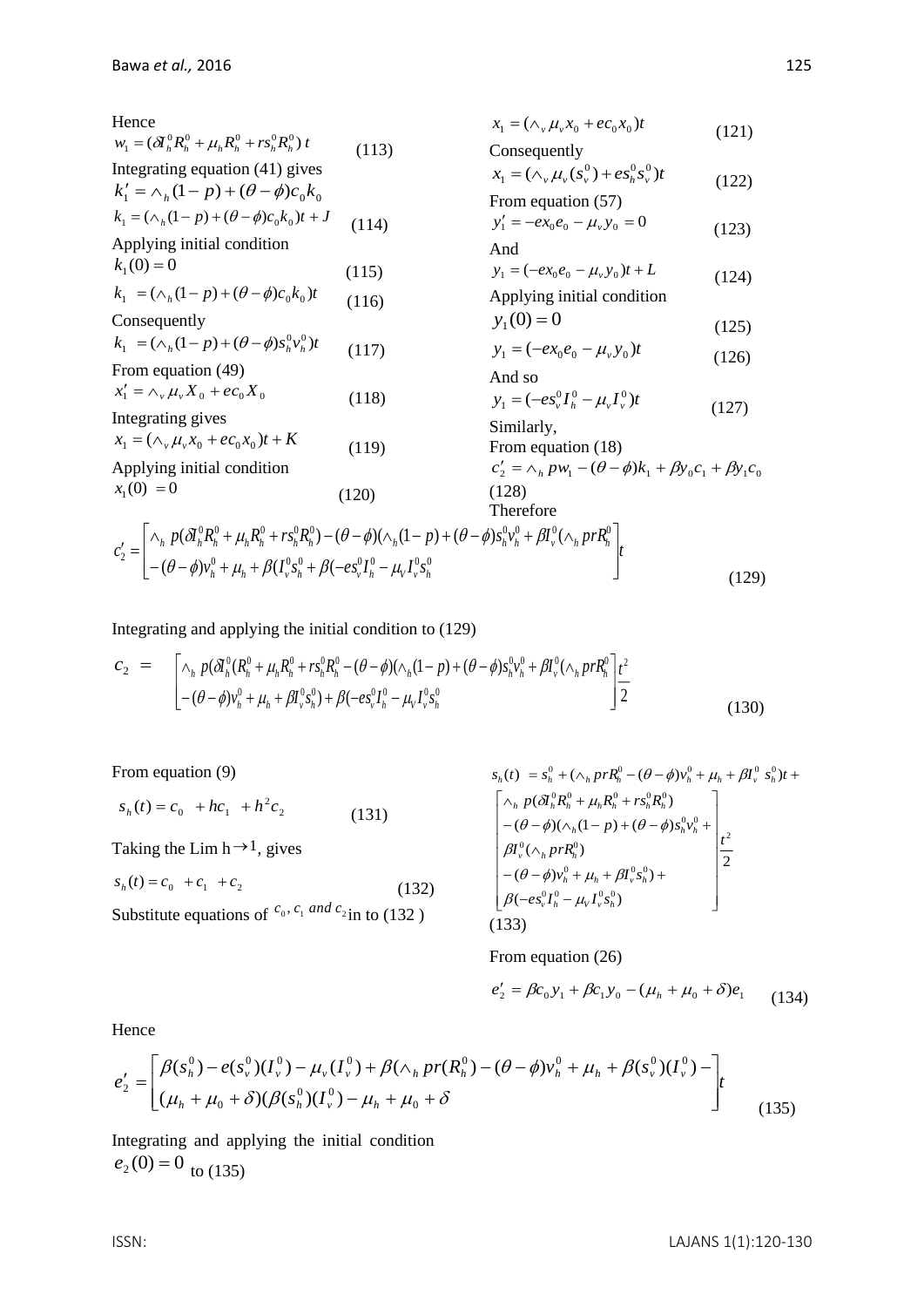$$
e_2 = \left[ \frac{\beta(s_h^0) - e(s_v^0)(I_v^0) - \mu_v(I_v^0) + \beta(\Lambda_h pr(R_h^0) - (\theta - \phi)v_h^0 + \mu_h + \beta(s_v^0)(I_v^0) - \mu_h}{(\mu_h + \mu_0 + \delta)(\beta(s_h^0)(I_v^0) - (\mu_h + \mu_0 + \delta)e_0)} \right] \frac{t^2}{2}
$$
(136)

Now from equation (10)

$$
I_h(t) = e_0 + he_1 + h^2 e_2 \dots \tag{137}
$$

Taking the Lim h  $\rightarrow$  1, we have

$$
I_h(t) = e_0 + e_1 + e_2
$$

Substituting  $e_0$ ,  $e_1$  and  $e_2$  in to (137)

$$
I_h(t) = (I_h^0) + (\beta(s_h^0)(I_h^0) - (\mu_h + \mu_0 + \delta)I_h^0)t +
$$
  
\n
$$
\begin{bmatrix}\n\beta(s_h^0) - e(s_v^0)(I_v^0) - \mu_v(I_v^0) + \beta(\Lambda_h pr(R_h^0) - (\theta - \phi)v_h^0 + \mu_h + \beta(s_v^0)(I_v^0) - \frac{t^2}{2} \\
(\mu_h + \mu_0 + \delta)(\beta(s_h^0)(I_v^0) - (\mu_h + \mu_0 + \delta)I_h^0\n\end{bmatrix} \frac{t^2}{2}
$$
\n(138)

From equation (34)

$$
w_2' = \delta e_0 w_1 + \delta e_1 w_0 + \mu_h w_1 + r c_0 w_1 \tag{139}
$$

Hence

$$
w'_{2} = \left[ \frac{\delta(I_{h}^{0})(\delta(I_{h}^{0})(R_{h}^{0}) + \mu_{h}(R_{h}^{0}) + r(s_{h}^{0})(R_{h}^{0}) + \delta(\beta(s_{h}^{0})(I_{v}^{0}) - \mu_{h} + \mu_{0} + \delta)(R_{h}^{0}) +}{\mu_{h}(\delta(I_{h}^{0})(R_{h}^{0}) + \mu_{h}(R_{h}^{0}) + r(s_{h}^{0})(R_{h}^{0})) + r(s_{h}^{0})(\delta(I_{h}^{0})(R_{h}^{0}) + \mu_{h}(R_{h}^{0}) + r(s_{h}^{0})(R_{h}^{0})} \right]^{t}
$$
(140)

Integrating and applying the initial condition  $w_2(0) = 0$  to (140)

$$
w_2 = \left[ \frac{\delta(I_h^0)(\delta(I_h^0)(R_h^0) + \mu_h(R_h^0) + r(s_h^0)(R_h^0) + \delta(\beta(s_h^0)(I_v^0) - \mu_h + \mu_0 + \delta)(R_h^0) + \mu_h(\delta(I_h^0)(R_h^0) + \mu_h(\delta(I_h^0)(R_h^0) + r(s_h^0)(R_h^0)) + r(s_h^0)(\delta(I_h^0)(R_h^0) + \mu_h(R_h^0) + r(s_h^0)(R_h^0) \right] \frac{t^2}{2} \tag{141}
$$

Now from equation (11)

$$
R_h(t) = w_0 + hw_1 + h^2 w_2 \dots \tag{142}
$$

Taking the Lim  $h \rightarrow 1$ ,

$$
R_h(t) = w_0 + w_1 + w_2 \tag{143}
$$

Substituting for  $w_0$ ,  $w_1$  *and*  $w_2$  in to (143)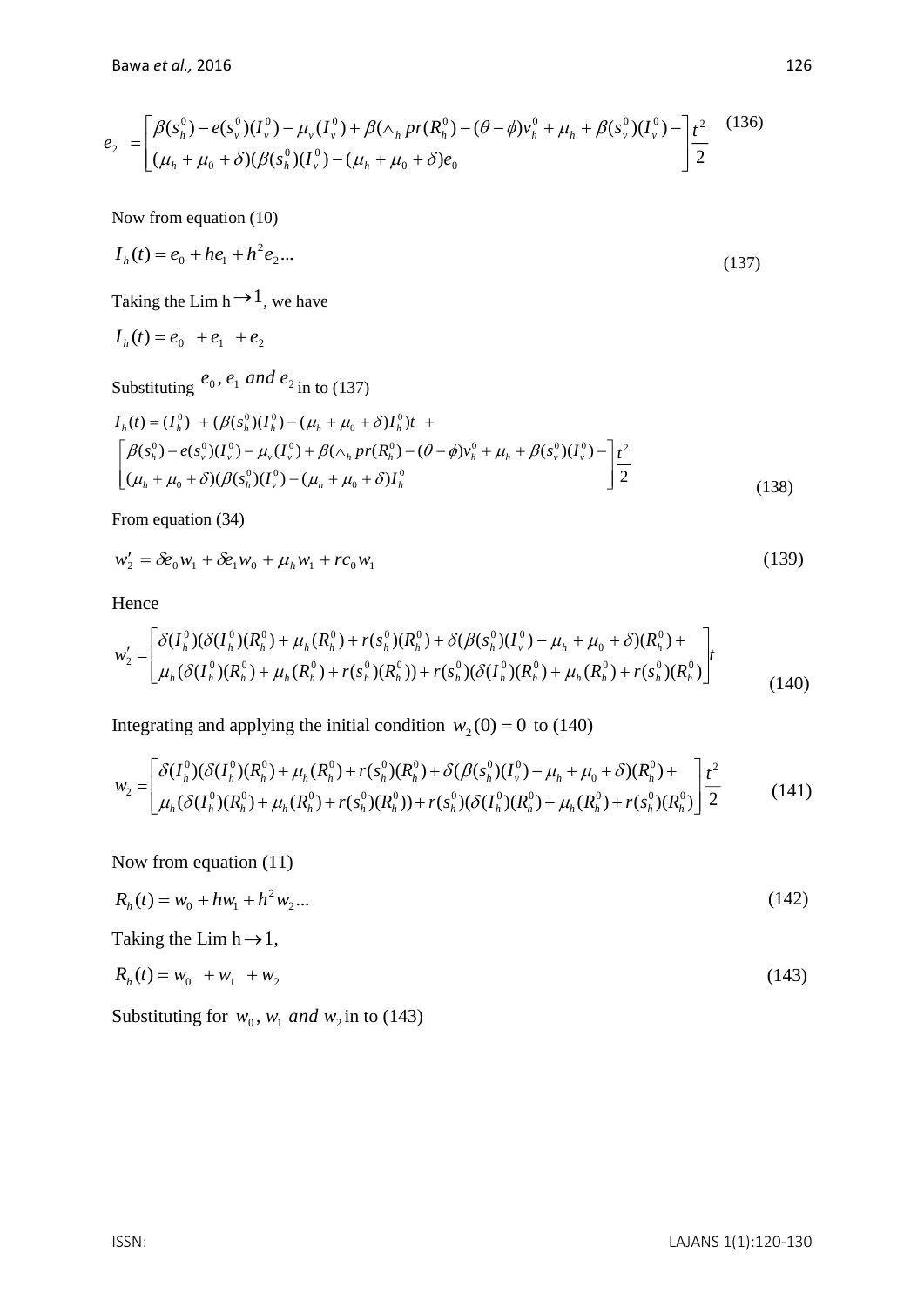$$
R_h(t) = (R_h^0) + (\delta(I_h^0)(R_h^0) + \mu_h(R_h^0) + r(s_h^0)(R_h^0))t + \begin{bmatrix} \delta(I_h^0)(\delta(I_h^0)(R_h^0) + \mu_h(R_h^0) + r(s_h^0)(R_h^0) + \delta(\beta(s_h^0)(I_v^0)) \\ - \mu_h + \mu_0 + \delta)(R_h^0) \\ + \mu_h(\delta(I_h^0)(R_h^0) + \mu_h(R_h^0) + r(s_h^0)(R_h^0)) + \frac{1}{2} \\ \mu_h(\delta(I_h^0)(R_h^0) + \mu_h(R_h^0) + r(s_h^0)(R_h^0)) + \frac{1}{2} \end{bmatrix} \frac{t^2}{2}
$$
(144)

From equation (42)

$$
k_2' = (\theta - \phi)c_0 k_1 + (\theta - \phi)c_1 k_0 \tag{145}
$$

Hence

$$
k_2' = \left[ \frac{(\theta - \phi)(s_h^0)(\wedge_h(1 - p) - (\theta - \phi)(s_h^0)(v_h^0)) + (\theta - \phi)(\wedge_h pr(R_h^0) - (\theta - \phi)v_h^0 + \mu_h + \right]_t}{\beta((I_v^0)(s_h^0))(v_h^0)}
$$
(146)

Integrating and applying initial condition  $k_2(0) = 0$  to (146)

$$
k_2 = \begin{bmatrix} (\theta - \phi)(s_h^0)(\wedge_h(1 - p) - (\theta - \phi)(s_h^0)(v_h^0)) + (\theta - \phi)(\wedge_h pr(R_h^0) - (\theta - \phi)v_h^0 + \mu_h + \frac{\theta^2}{2} \\ \beta((I_v^0)(s_h^0))(v_h^0) \end{bmatrix} (147)
$$

Now from equation (12)

$$
v_h(t) = k_0 + hk_1 + h^2 k_2 \tag{148}
$$

Taking the Lim  $h \rightarrow 1$ , gives

$$
v_h(t) = k_0 + k_1 + k_2 \tag{149}
$$

Substituting for  $k_0$ ,  $k_1$  *and*  $k_2$  in to (149)

$$
v_h(t) = v_h^0 + (\Lambda_h (1 - p) + (\theta - \phi)(s_h^0)(v_h^0))t + \left[ \frac{(\theta - \phi)(s_h^0)(\Lambda_h (1 - p) - (\theta - \phi)(s_h^0)(v_h^0)) + (\theta - \phi)(\Lambda_h pr(R_h^0) - (\theta - \phi)v_h^0 + \mu_h + \right] \frac{t^2}{2} \tag{150} \beta((I_v^0)(s_h^0))(v_h^0)
$$

From equation (50)

$$
x_2' = \wedge_v \mu_v x_1 + e c_0 x_1 + e x_0 e_1 \tag{151}
$$

Consequently

$$
x'_{2} = \left[\begin{matrix} \wedge_{\nu} \mu_{\nu}(\wedge_{\nu} \mu_{\nu}(s_{\nu}^{0}) + e(s_{h}^{0})(s_{\nu}^{0})) + e(s_{h}^{0})(\wedge_{\nu} \mu_{\nu}(\wedge_{\nu} \mu_{\nu}(s_{\nu}^{0}) + e(s_{h}^{0})(s_{\nu}^{0})) \\ + e(s_{\nu}^{0})(\beta(s_{h}^{0})(I_{h}^{0}) - \mu_{h} + \mu_{0} + \delta)\end{matrix}\right] t
$$
\n(152)

Integrating (151) and applying initial condition  $x_2(0) = 0$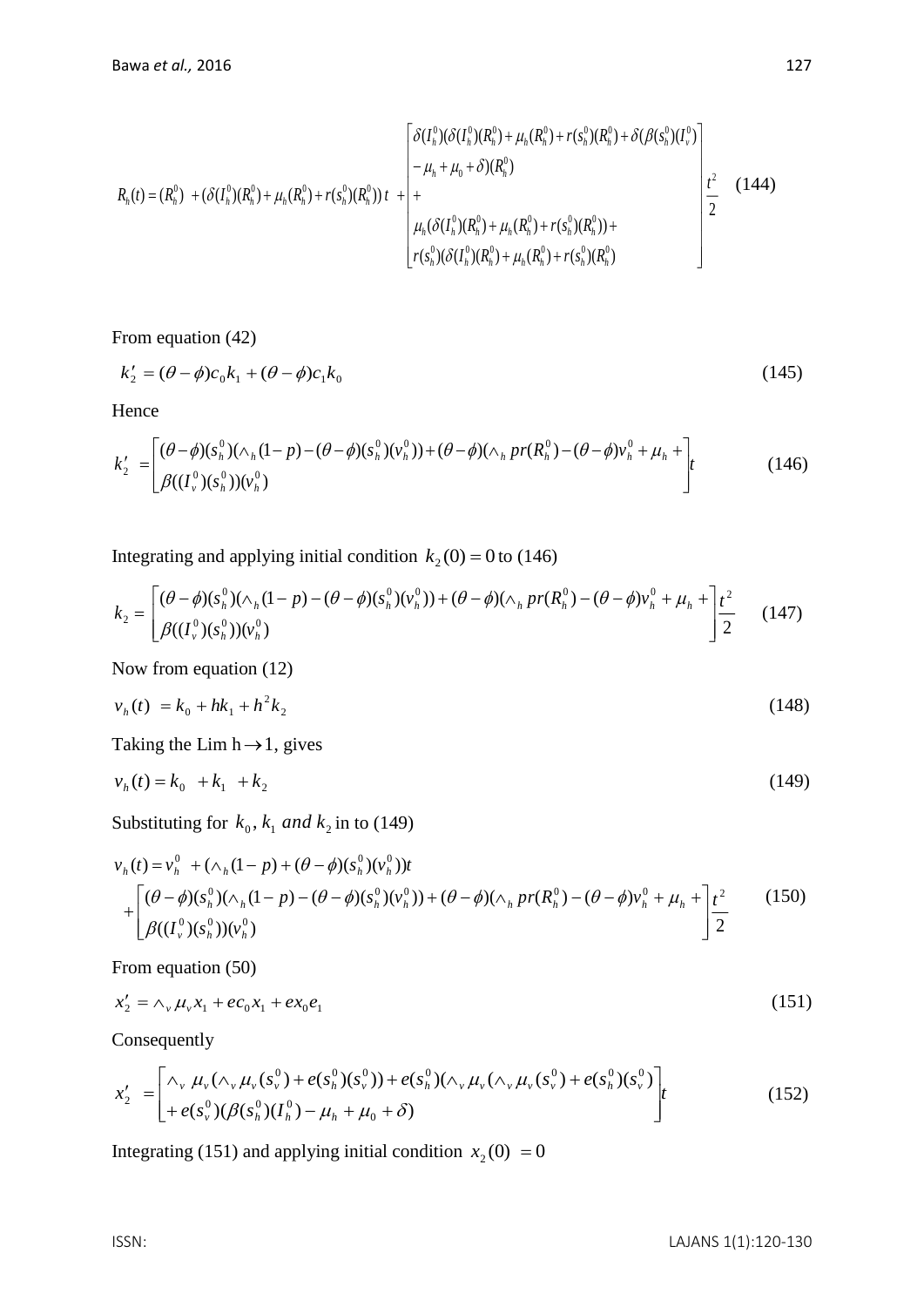$$
x_2 = \left[ \begin{matrix} \wedge_v \mu_v (\wedge_v \mu_v (s_v^0) + e(s_h^0)(s_v^0)) + e(s_h^0)(\wedge_v \mu_v (\wedge_v \mu_v (s_v^0) + e(s_h^0)(s_v^0)) \\ + e(s_v^0)(\beta(s_h^0)(I_h^0) - \mu_h + \mu_0 + \delta) \end{matrix} \right] \frac{t^2}{2}
$$
(152)

Now from equation (13)

$$
S_V(t) = x_0 + hx_1 + h^2 x_2 + \dots \tag{153}
$$

Taking the Lim  $h \rightarrow 1$ ,

$$
S_V(t) = x_0 + x_1 + x_2 + \dots \tag{154}
$$

Substitute equations of  $x_0, x_1, x_2$  in to (154)

$$
S_V(t) = (s_v^0) + = (\wedge_v \mu_v(s_v^0) + e(s_h^0)(s_v^0))t +
$$
  
\n
$$
\begin{bmatrix}\n\wedge_v \mu_v(\wedge_v \mu_v(s_v^0) + e(s_h^0)(s_v^0)) + e(s_h^0)(\wedge_v \mu_v(\wedge_v \mu_v(s_v^0) + e(s_h^0)(s_v^0))\\
+ e(s_v^0)(\beta(s_h^0)(I_h^0) - \mu_h + \mu_0 + \delta)\n\end{bmatrix} \frac{t^2}{2}
$$
\n(155)

From equation (58)

$$
y_2' = -x_0 e_1 - x_1 e_0 - \mu_v y_1 = 0
$$
\nHence

\n
$$
(156)
$$

$$
y_2' = \left[ \begin{matrix} -(s_v^0)(\beta(s_h^0)(I_h^0) - \mu_h + \mu_0 + \delta) - (\wedge_v \mu_v(s_v^0) + e(s_h^0)(s_v^0)(I_h^0) - \\ \mu_v(-e(s_v^0)(I_h^0) - \mu_v(I_v^0)) \end{matrix} \right] t \tag{157}
$$

Integrating (157) and applying initial condition  $y_2(0) = 0$ 

$$
y_2 = \left[ \frac{-(s_v^0)(\beta(s_h^0)(I_h^0) - \mu_h + \mu_0 + \delta) - (\wedge_v \mu_v(s_v^0) + e(s_h^0)(s_v^0)(I_h^0) - \right]t^2}{\mu_v(-e(s_v^0)(I_h^0) - \mu_v(I_v^0)}
$$
(158)

Now from equation (158)

$$
I_{\nu}(t) = y_0 + hy_1 + h^2 y_2 + \dots \tag{159}
$$

Taking the Lim h
$$
\rightarrow
$$
 1,  
\n $I_y(t) = y_0 + y_1 + y_2 + ...$  (160)

Substituting for 
$$
y_0, y_1, y_2
$$
 in (160)

$$
I_{\nu}(t) = I_{\nu}^{0} + \left[ -(\varepsilon_{\nu}^{0})(I_{h}^{0}) - \mu_{\nu}(I_{\nu}^{0}))t + \left[ -(\varepsilon_{\nu}^{0})(\beta(s_{h}^{0})(I_{h}^{0}) - \mu_{h} + \mu_{0} + \delta) - (\wedge_{\nu} \mu_{\nu}(s_{\nu}^{0}) + \varepsilon(s_{h}^{0})(s_{\nu}^{0})(I_{h}^{0}) - \right] \frac{t^{2}}{2}
$$
\n
$$
(161)
$$

Therefore, the general analytical solution to the model is

$$
s_h(t) = s_h 0 + (\wedge_h prR_h 0 - (\theta - \phi)v_h 0 + \mu_h + \beta I_v 0 s_h 0)t +
$$
  
\n
$$
\begin{bmatrix}\n\wedge_h p(\delta I_h 0R_h 0 + \mu_h R_h 0 + rs_h^0 R_h 0) \\
-(\theta - \phi)(\wedge_h (1 - p) + (\theta - \phi)s_h 0v_h 0 + \\
\beta I_h 0(\wedge_h prR_h 0) \\
-(\theta - \phi)v_h 0 + \mu_h + \beta I_h 0s_h 0) + \\
\beta(-es_h 0I_h 0 - \mu_V I_h 0s_h 0)\n\end{bmatrix} t^2
$$
\n(162)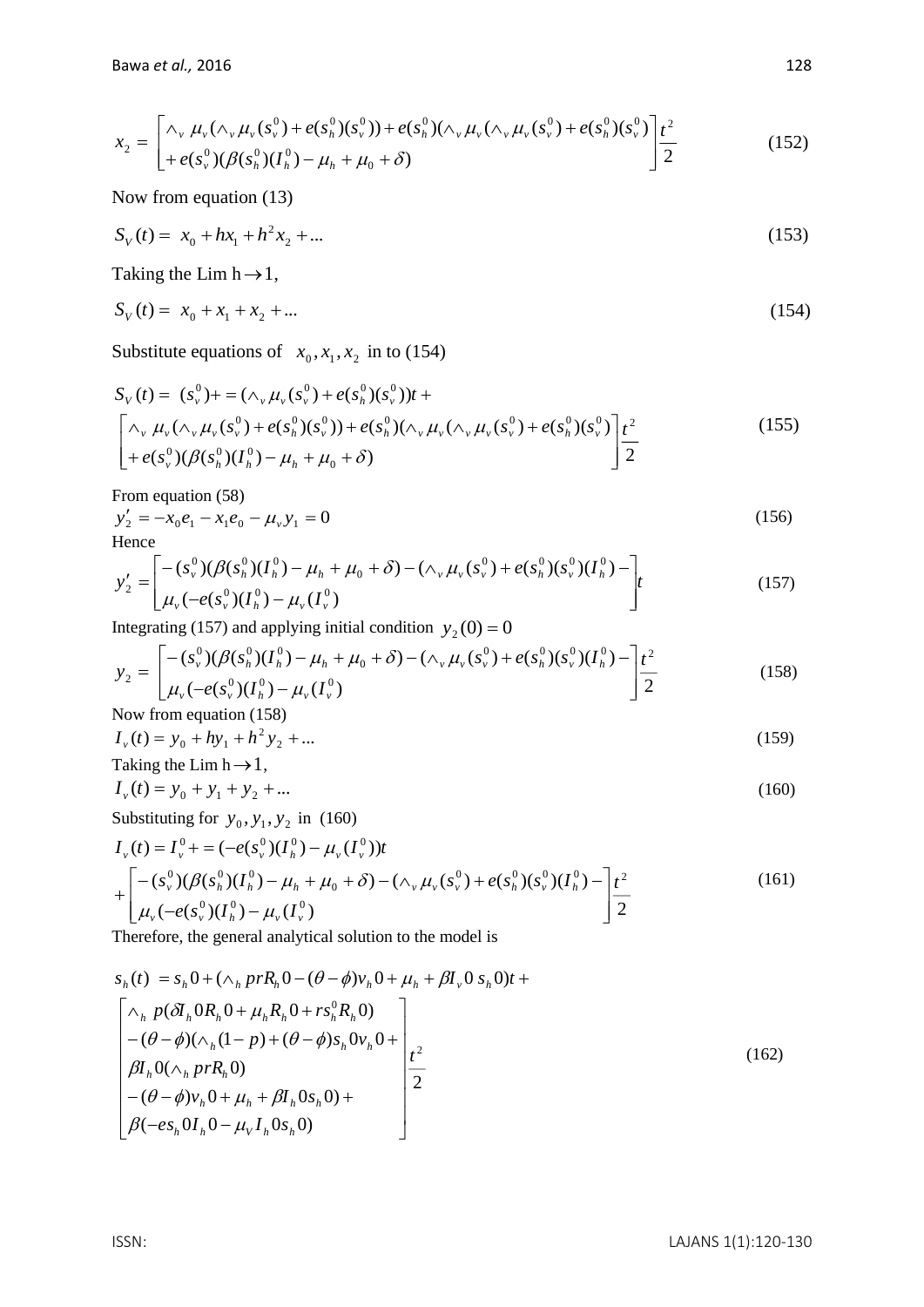$$
I_{h}(t) = (I_{h}^{0}) + (\beta(s_{h}^{0})(I_{h}^{0}) - (\mu_{h} + \mu_{0} + \delta)I_{h}0)t +
$$
\n
$$
\begin{bmatrix}\n\beta(s_{h}0) - e(s_{h}0)(I_{h}0) - \mu_{v}(I_{h}0) + \beta(\wedge_{h}pr(R_{h}0) - (\theta - \phi)v_{h}0 + \mu_{h} + \beta(s_{h}0)(I_{h}0) - t^{2} \\
(\mu_{h} + \mu_{0} + \delta)(\beta(s_{h}0)(I_{h}0) - (\mu_{h} + \mu_{0} + \delta)I_{h}0\n\end{bmatrix}\n\begin{bmatrix}\n\delta(I_{h}0)(\delta(I_{h}0)(R_{h}0) + \mu_{h}(R_{h}0) + \mu_{h}(R_{h}0) + t^{2} \\
\delta(I_{h}0)(\delta(I_{h}0)(R_{h}0) + \mu_{h}(R_{h}0) + t^{2} \\
\delta(I_{h}0)(\delta(I_{h}0)(R_{h}0) + \delta(\beta(s_{h}0)(I_{h}0) - \mu_{h} + \mu_{0} + \delta) \\
\delta(I_{h}0)(R_{h}0) + \delta(\beta(s_{h}0)(I_{h}0) - \mu_{h} + \mu_{0} + \delta) \\
(R_{h}0) + \mu_{h}(\delta(I_{h}0)(R_{h}0) + \mu_{h}(R_{h}0) + r(s_{h}0)(R_{h}0)) + t^{2}\n\end{bmatrix}\n\begin{bmatrix}\n\delta(I_{h}0)(\delta(I_{h}0)(R_{h}0) + \delta(\beta(s_{h}0)(I_{h}0) - \mu_{h} + \mu_{0} + \delta) \\
\delta(I_{h}0)(R_{h}0)(R_{h}0) + \mu_{h}(R_{h}0) + r(s_{h}0)(R_{h}0)\n\end{bmatrix}.
$$
\n(164)

$$
v_h(t) = v_h 0 + (\wedge_h (1 - p) + (\theta - \phi)(s_h 0)(v_h 0))t
$$
  
+ 
$$
\begin{bmatrix} (\theta - \phi)(s_h 0)(\wedge_h (1 - p) - (\theta - \phi)(s_h 0)(v_h 0)) + (\theta - \phi)(\wedge_h pr(R_h 0) - (\theta - \phi)v_h 0 + \mu_h + \mu_h^2) \frac{t^2}{2} \\ \beta((I_v 0)(s_h 0))(v_h 0) \end{bmatrix}
$$
 (165)

$$
S_V(t) = (s_h 0) + (s_h \mu_v (s_v 0) + e(s_h 0)(s_v 0))t +
$$
  
\n
$$
\begin{bmatrix}\n\wedge_v \mu_v (\wedge_v \mu_v (s_v 0) + e(s_h 0)(s_h 0)) + e(s_h 0)(s_v \mu_v (\wedge_v \mu_v (s_v 0) + e(s_h 0)(s_h 0)) +\\
+ e(s_h 0)(\beta(s_h 0)(I_h 0) - (\mu_h + \mu_0 + \delta)I_h 0\n\end{bmatrix} \frac{t^2}{2}
$$
\n(166)

$$
I_{\nu}(t) = I_{\nu} 0 + \n= (-e(s_{\nu} 0)(I_{h} 0) - \mu_{\nu} (I_{h} 0))t\n+ \n\begin{bmatrix}\n-(s_{\nu} 0)(\beta(s_{h} 0)(I_{h} 0) - (\mu_{h} + \mu_{0} + \delta)I_{h} 0 - (\Lambda_{\nu} \mu_{\nu}(s_{\nu} 0) + e(s_{h} 0)(s_{\nu} 0)(I_{h} 0) - \frac{t^{2}}{2} \\
\mu_{\nu} (-e(s_{\nu} 0)(I_{h} 0) - \mu_{\nu} (I_{\nu} 0)\n\end{bmatrix} \tag{167}
$$

### **Simulation Using Results from HPM**



Using the variation method, the simulation is carried out using the data as in Olaniyi and Obabiyi (2013). Other parameters were assumed for lack of availability of data.

 $\mu_v = 0.0429, p = 0.002, \Lambda_v = 0.0515,$  $\phi = 0.32$ '  $r = 0.00137$ ,  $\mu_h = 0.548$ ,  $\mu_0 = 0.02$ ,  $\Lambda_h^{} = 0.04, \beta = 0.1, e = 0.07, \delta = 0.01, \theta = 0.08$ 



 $\mu_v = 0.0429, p = 0.002, \Lambda_v = 0.0515,$  $\phi = 0.32$ '  $r = 0.00137$ ,  $\mu_h = 0.548$ ,  $\mu_0 = 0.02$ ,  $\Lambda_h = 0.04, \beta = 0.001, e = 0.07, \delta = 0.5, \theta = 0.3$